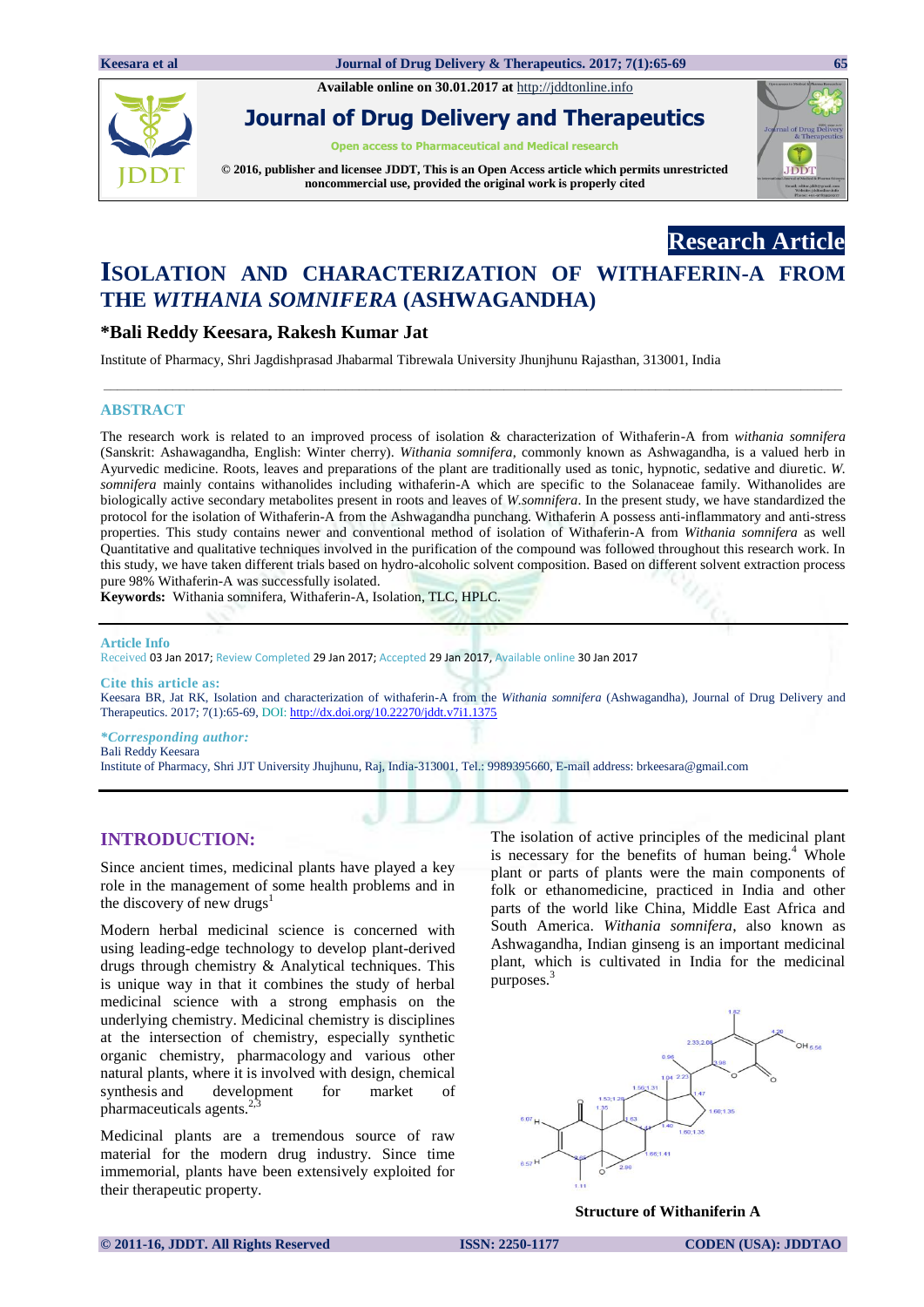The roots of the plant are categorized as rasayanas, which are reputed to promote health and longevity by augmenting defence against disease, arresting the ageing process, revitalizing the body in debilitated conditions, increasing the capability of the individual to resist adverse environmental factors and by creating a sense of mental well being. The roots and leaves of Ashwagandha contain various alkaloids, viz., withanolides<sup>5</sup>, withaferins<sup>4</sup> and withanosides.<sup>6</sup>

The withanolides are steroidal compounds and bear resemblance, both in action and appearance to the active ginsenosides of Asian ginseng. Studies show that the plant has been used as an antioxidant, adaptogen, aphrodisiac, liver tonic, anti-inflammatory agent, antitumor, astringent and more recently to treat ulcers, bacterial infection, venom toxins and senile dementia. The biological activities of withanolides, especially of the dominant withanolide A and withaferin A, have been studied extensively and, more recently, have been shown to have anti-cancerous activity.<sup>7, 8</sup>

In this paper, we discussed about the purification of the secondary metabolite from the *in vivo* root extract of *W. somnifera* by simple techniques for the effective elution of a single compound withaferin A.



**Figure 1:** *Withania Somnifera* **(Ashawgandha)**

Common names – Ashawgandha, Indian Ginseng & Indian Winter cherry

Family – Solanaceae

Biological Source – Leaves, Root of *Withania Somnifera*

It grows in dry parts in sub-tropical regions. Rajasthan, Punjab, Haryana, Uttar Pradesh, Gujarat, Maharashtra & Madhya Pradesh.

Active constituents are

At present, 12 alkaloids, 35 withanolides, & several sitoindosides from this plant have been isolated & studied.

Mainly contains Withanolides & Withaferin Withanolides I, II, & III With none, Withasomnine & Withanine

Medicinal Use: Anti-inflammatory**,** Analgesic**,** Antistress, Osteoarthritis**,** Immunomodulatory **&** Anxiety & Cancer

### **MATERIALS & METHODS:**

#### **(1) Plant material and Chemicals:**

Roots and Leaves of *W. somnifera* were the forest of aravali Bharathari District Rajasthan. Materials were air dried at room temperature and powdered mechanically. The powdered of roots and leaves were used as the plant material for all analysis. Chemicals, instruments, glassware used in the process were listed in table 1 and 2.

# **(2) Isolation and Extraction:**

Isolation was carried out by using newer and conventional method. 200 gms ashwagandha punchang (root and leave) powder in to 2 Litre Round bottom flask (R.B.F.).then 750 ml petroleum ether was added to deffate the material. It was Refluxed at  $60^{\circ}$ C for 90 min. after 90 min materials was filtrate and added further 800 ml of 75 % Methanol and reflux continue for four hours at  $60^{\circ}$  C. After that, flask was allowed to stand for cool and filtered all solutions.

About 750 ml methanolic extract was collected, and transferred it into separation funnel.Now, extract with water (100 ml) followed by dichloromethane (3×200ml) and collect the lower layer separate out in to 1 liter beaker(total 600ml solution). Now about 8 to 10gms of activated charcoal were added into beaker and place beaker on water bath for 10 min.

Then filter well by using whattmann filter paper. Yellowish color solution obtains after filtration, which allows evaporating on water bath in evaporating dish. Allowed to Complete dry it on water bath and then cool the evaporating dish for 10 min at room temperature. Blackish color semi solid material was obtained at bottom of the dish which was gummy in nature. Then it was washed out with 70-80ml n-hexane and shakes well the dish, allow to stand for 5 min, then decant the nhexane in to other dish (because decanted hexane may contain powder.) Again add 70ml n-hexane in to dish which containing blackish material. Material was crushed by using mortar pastel to make dry powder. Yellowish-green powder obtains which was free flowing in nature.

Obtained yellowish free flowing powder was subjected to thin layer chromatography (TLC) for Identification, and was subjected to High performance liquid chromatography (HPLC).\ for purification.

**Table 1: List of Chemicals Used In Isolation Process**

| S. N.         | <b>Name of Chemicals</b> | <b>Grade of</b> |  |
|---------------|--------------------------|-----------------|--|
|               |                          | chemicals       |  |
|               | Petroleum ether          | GR grade, Merck |  |
| 2             | Methanol                 | For synthesis,  |  |
|               |                          | Merck           |  |
| $\mathcal{R}$ | Dichloromethane          | GR grade, Merck |  |
| 4             | n-hexane                 | GR grade, Merck |  |
| 5             | De-mineralized(DM) water | Extra purified  |  |
| 6             | Ethyl acetate            | GR grade, Merck |  |
| 7             | Acetone                  | GR grade, Merck |  |
| 8             | Diethyl ether            | GR grade, Merck |  |
| 9             | Hydrochloric acid (HCl)  | AR grade, Merck |  |
| 10            | Sulphuric Acid (H2SO4)   | AR grade, Merck |  |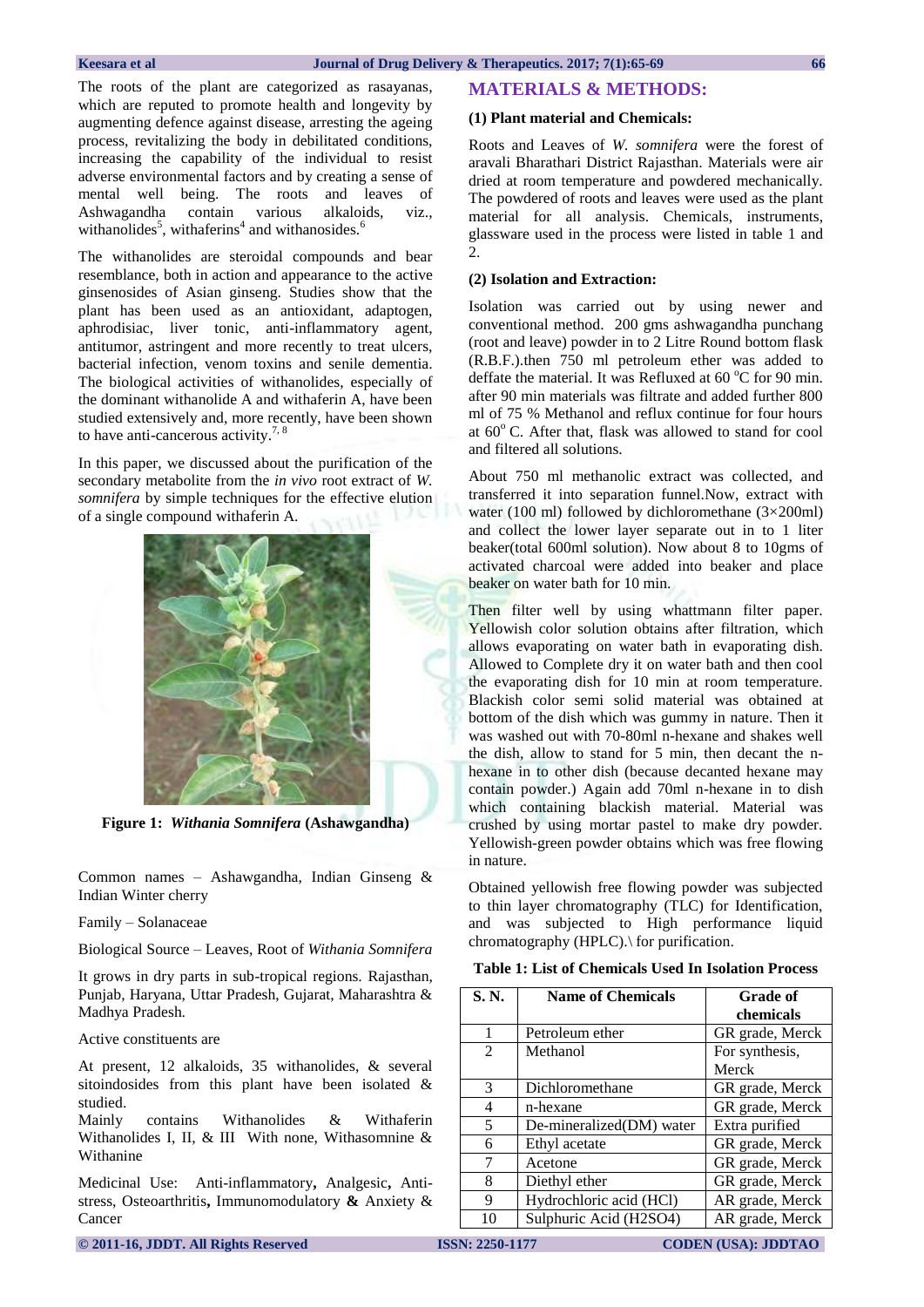|          | Table 2: List of Chemicals Used In TLC and HPLC |  |  |  |  |
|----------|-------------------------------------------------|--|--|--|--|
| analysis |                                                 |  |  |  |  |
|          |                                                 |  |  |  |  |

| S.N. | <b>Name of Chemicals</b> | <b>Grade of chemicals</b> |
|------|--------------------------|---------------------------|
| 1    | Chloroform               | HPLC grade, Merck         |
| 2    | Toluene                  | AR grade, Merck           |
| 3    | Methanol                 | HPLC grade, Merck         |
| 4    | Acetonitrile             | HPLC grade, Merck         |
| 5    | Formic acid              | AR grade, Merck           |
| 6    | Glacial acetic acid      | AR grade, Merck           |
| 7    | Acetone                  | HPLC grade, Merck         |
| 8    | Ethyl acetate            | AR grade, Merck           |
| 9    | Water for HPLC           | HPLC grade, Merck         |

# (3) Thin Layer chromatography: <sup>9, 10, 11</sup>

Thin-layer chromatography was Carry out on a precoated silica gel 60F254 plate using *withaferin A* as a reference standard**. Mobile Phase:** Chloroform: methanol (9.0: 1.0), **Test solution:** To 3 g of the substance being examined, add 25 ml of *methanol*, heat on a water bath for 10-15 minutes, cool and filter, **Standard solution:** Dissolve 10 mg of *withaferin A* in 10 ml of methanol, **Procedure:** Apply 10 μl each of the test and standard solutions on a TLC plate as bands of 10 mm. Develop the plate to a distance of 8 cm from the line of application. Dry the plate in air and examine under 254 nm. Spray the plate with a solution of *anisaldehyde sulphuric acid reagent* (figure 1) Heat the plate at 110 Celsius for about 5 minutes till the bands are clearly visible. Results are shown in table 3

#### **(4) High performance liquid chromatography:** 12, 13, 14, 15

High performance liquid chromatography was performed during different trials for isolation methods. HPLC analysis was performed on a Shimadzu LC-20AD pump system equipped with a Shimadzu SPD-20AT UV- Visible detector with the detection wavelength set at 230 nm and 20μL Rheodyne injector loop. A column was a reversed-phase (Luna C18 4.6 mm x 260 mm – particle size 5μ) eluted at a rate of 1.0 mL/min with a solvent system {acetonitrile: 1% Glacial Acetic acid – 6:4 (V/V)}. Sample was prepared in the HPLC grade methanol. Results are shown in table 4

# **RESULTS AND DISCUSSION:**

Withaferin-A was successfully isolated from the plant material of *withania somnifera.* Isolated withaferin-A was found to be above 90 % pure by HPLC analysis. Isolated withaferin-A show single spot at same Rf value corresponding to Standard withaferin-A. Thin layer chromatography and High performance liquid chromatography was performed for identification of final compound.

Silica coated TLC is convenient and suitable for the analysis of withanolides including withaferin A. It is often used to monitor fractions or finally purified withanolides. Chloroform - methanol (95:5) is frequently used solvent system for aglycones and chloroform methanol (90:10) for glycosides.

The obtained purified compound is expected to be withaferin A, so the mobile phase for TLC of sample and standards were changed as chloroform: methanol in the ratio 9:1 with same spraying reagent. The single compounds were analyzed in TLC with standards Withaferin A. The standard withaferin-A showed the same Rf value as 0.65. From this result it can be stated that the purified compound is withaferin A.

Results are shown in table 3, and TLC chromatogram shown in below figure 1.



**Figure 4: Thin-Layer Chromatogram of Ashwagandha** *RS***:** *Withaferin A,* **T: Test solution (Detection by**  *anisaldehyde sulphuric acid***)**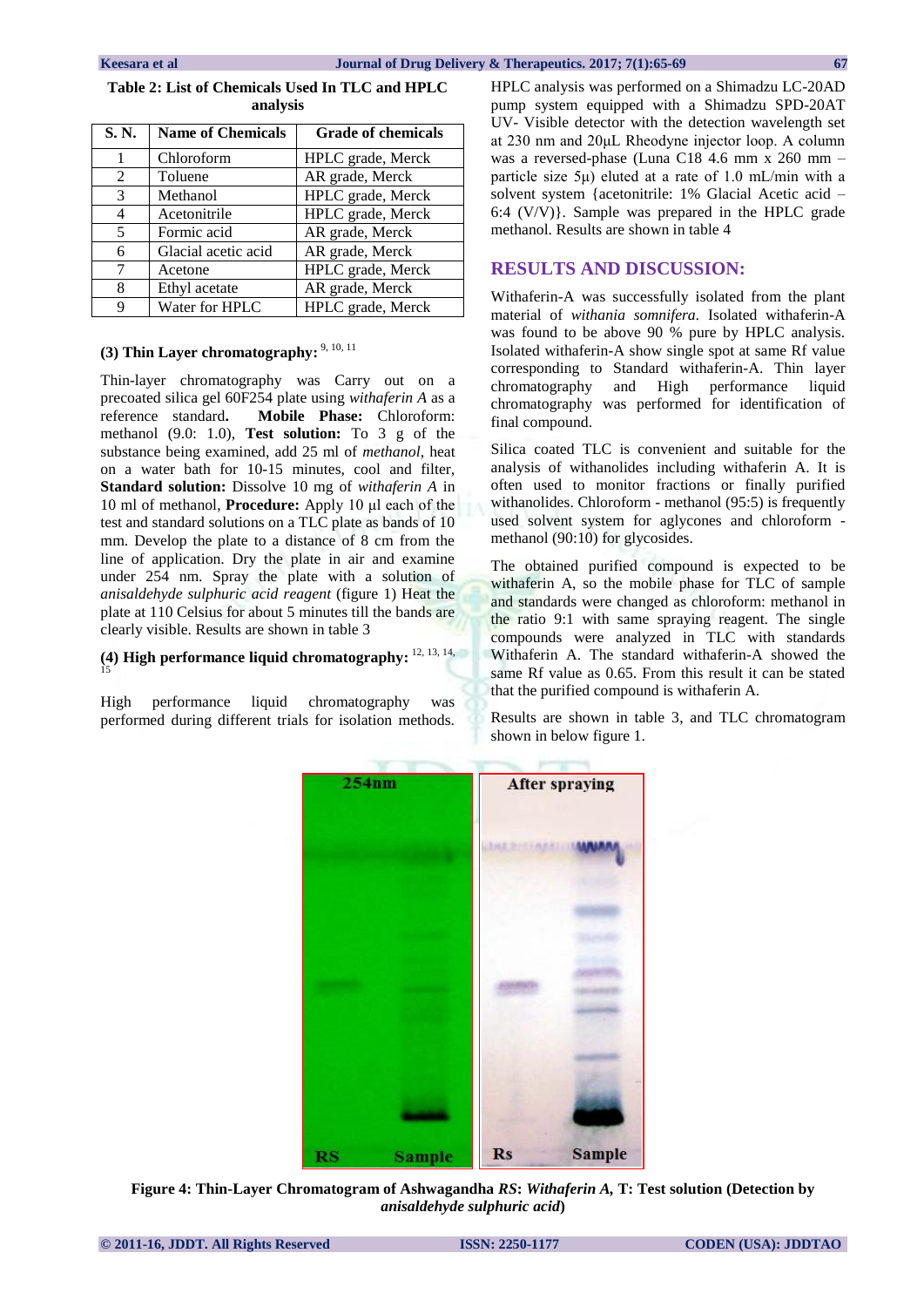## **Keesara** et al Journal of Drug Delivery & Therapeutics. 2017; 7(1):65-69 68

#### **Table 3: Results of TLC study in Rf value**

| <b>TLC</b> Figure |           | <b>RF</b> Value |                                           |                                          |  |
|-------------------|-----------|-----------------|-------------------------------------------|------------------------------------------|--|
| <b>Nnumber</b>    |           | Detection at    |                                           |                                          |  |
|                   |           | 365nm           | 254nm                                     | After spraying                           |  |
| Figure 1          | <b>RS</b> | -               | 0.65                                      | 0.65                                     |  |
|                   | ᡣ         |                 | 0.28, 0.45, 0.55, 0.66, 0.72              | 0.28, 0.45, 0.55, 0.66, 0.72, 0.78, 0.84 |  |
| Figure 2          | <b>RS</b> | 0.65            | 0.65                                      | 0.65                                     |  |
|                   | ᠇᠇        | 0.65            | 0.28, 0.45, 0.54, 0.58, 0.65, 0.76, 0.81, | 0.28, 0.45, 0.58, 0.65, 0.76             |  |
|                   |           |                 | 0.82, 0.84                                |                                          |  |

The purified compound was further confirmed by High Pressure Liquid Chromatography analysis with standard Withaferin A as reference compound. Both standard and purified compound obtain peak at same retention time (3.957 min) as shown in figure 2 and 3 respectively. Results of HPLC analysis are shown in below table 4

| <b>Sample Name</b> | Fig.<br>No. | <b>Retention</b><br>Time | Peak<br>Area | Wt/ml<br>(Mg/ml)           | Conc.<br>(ppm) | % Purity |
|--------------------|-------------|--------------------------|--------------|----------------------------|----------------|----------|
| Withaferin A       | ? ?<br>ے.د  | 8132.155                 | 3.957        | $1 \text{mg}/10 \text{ml}$ | $100$ ppm      | 97.00%   |
| Test               | 3.3         | 7753.429                 | 3.957        | 1mg/10ml                   | 100ppm         | 92.48%   |

**Table 2: Results of HPLC study**



**Figure 2: HPLC chromatogram of Sample Standard Withaferin A (97%)** 



**Figure 3: HPLC chromatogram of test withaferin A**